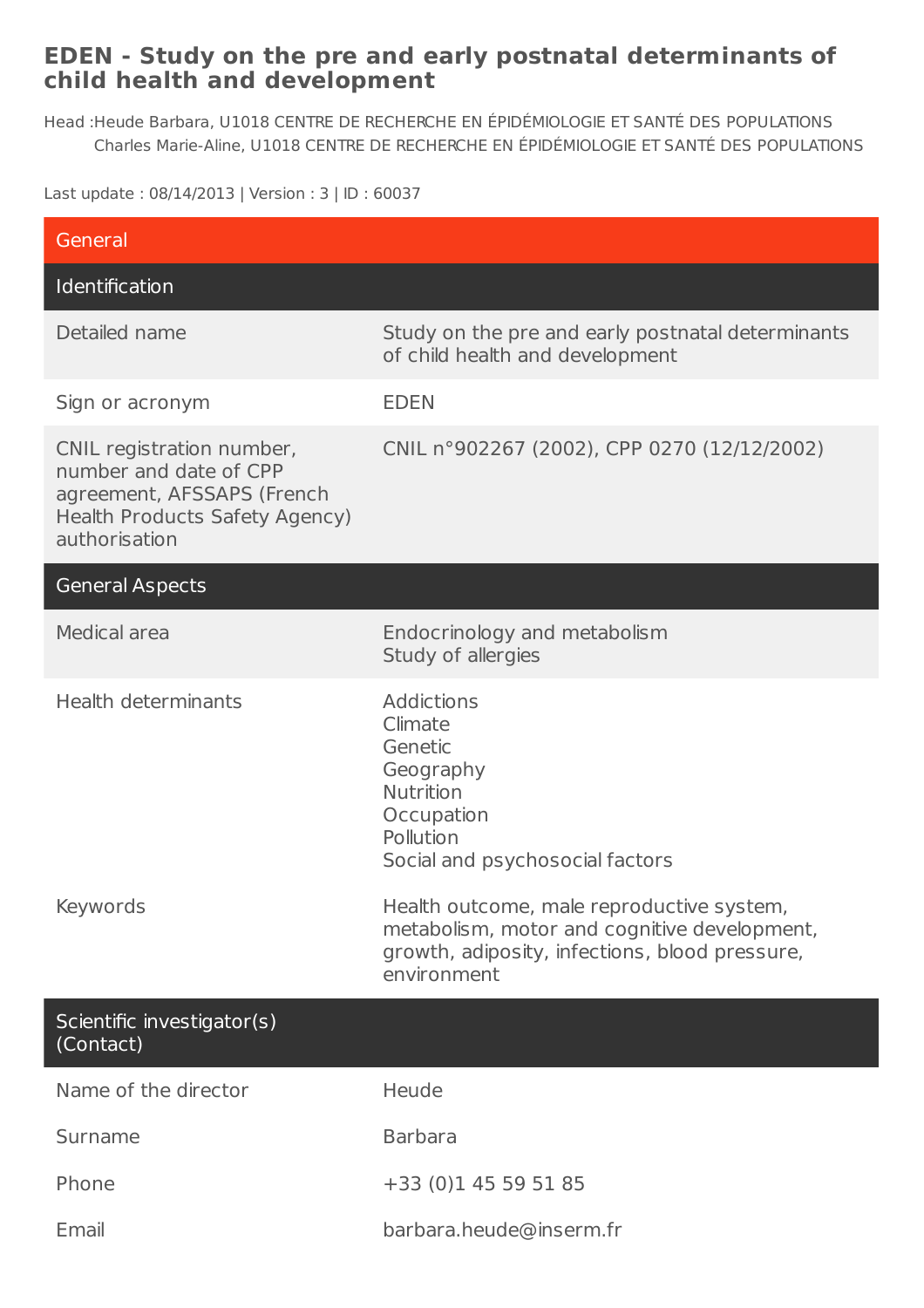| Unit                                                      | U1018 CENTRE DE RECHERCHE EN<br>ÉPIDÉMIOLOGIE ET SANTÉ DES POPULATIONS                                                                                                                                               |
|-----------------------------------------------------------|----------------------------------------------------------------------------------------------------------------------------------------------------------------------------------------------------------------------|
| Organization                                              | Inserm                                                                                                                                                                                                               |
| Name of the director                                      | Charles                                                                                                                                                                                                              |
| Surname                                                   | Marie-Aline                                                                                                                                                                                                          |
| Phone                                                     | +33 (0)1 45 59 51 05                                                                                                                                                                                                 |
| Email                                                     | marie-aline.charles@inserm.fr                                                                                                                                                                                        |
| Unit                                                      | U1018 CENTRE DE RECHERCHE EN<br>ÉPIDÉMIOLOGIE ET SANTÉ DES POPULATIONS                                                                                                                                               |
| Organization                                              | Inserm                                                                                                                                                                                                               |
| Collaborations                                            |                                                                                                                                                                                                                      |
| Participation in projects,<br>networks and consortia      | <b>Yes</b>                                                                                                                                                                                                           |
| Funding                                                   |                                                                                                                                                                                                                      |
| Funding status                                            | <b>Mixed</b>                                                                                                                                                                                                         |
| <b>Details</b>                                            | Fondation pour la recherche médicale, Inserm,<br>Ministère de la recherche, Université Paris Sud,<br>ANR, AFSSET, DGS, InVS, Nestlé, INPES, DGS,<br>ALFEDIAM, Société SAVANTE, MGEN, IReSP,<br>Commission européenne |
| Governance of the database                                |                                                                                                                                                                                                                      |
| Sponsor(s) or organisation(s)<br>responsible              | Institut National de la Santé et de la Recherche<br>Médicale                                                                                                                                                         |
| Organisation status                                       | Public                                                                                                                                                                                                               |
| <b>Additional contact</b>                                 |                                                                                                                                                                                                                      |
| <b>Main features</b>                                      |                                                                                                                                                                                                                      |
| Type of database                                          |                                                                                                                                                                                                                      |
| Type of database                                          | Study databases                                                                                                                                                                                                      |
| Study databases (details)                                 | Cohort study                                                                                                                                                                                                         |
| Database recruitment is carried<br>out by an intermediary | A selection of health institutions and services                                                                                                                                                                      |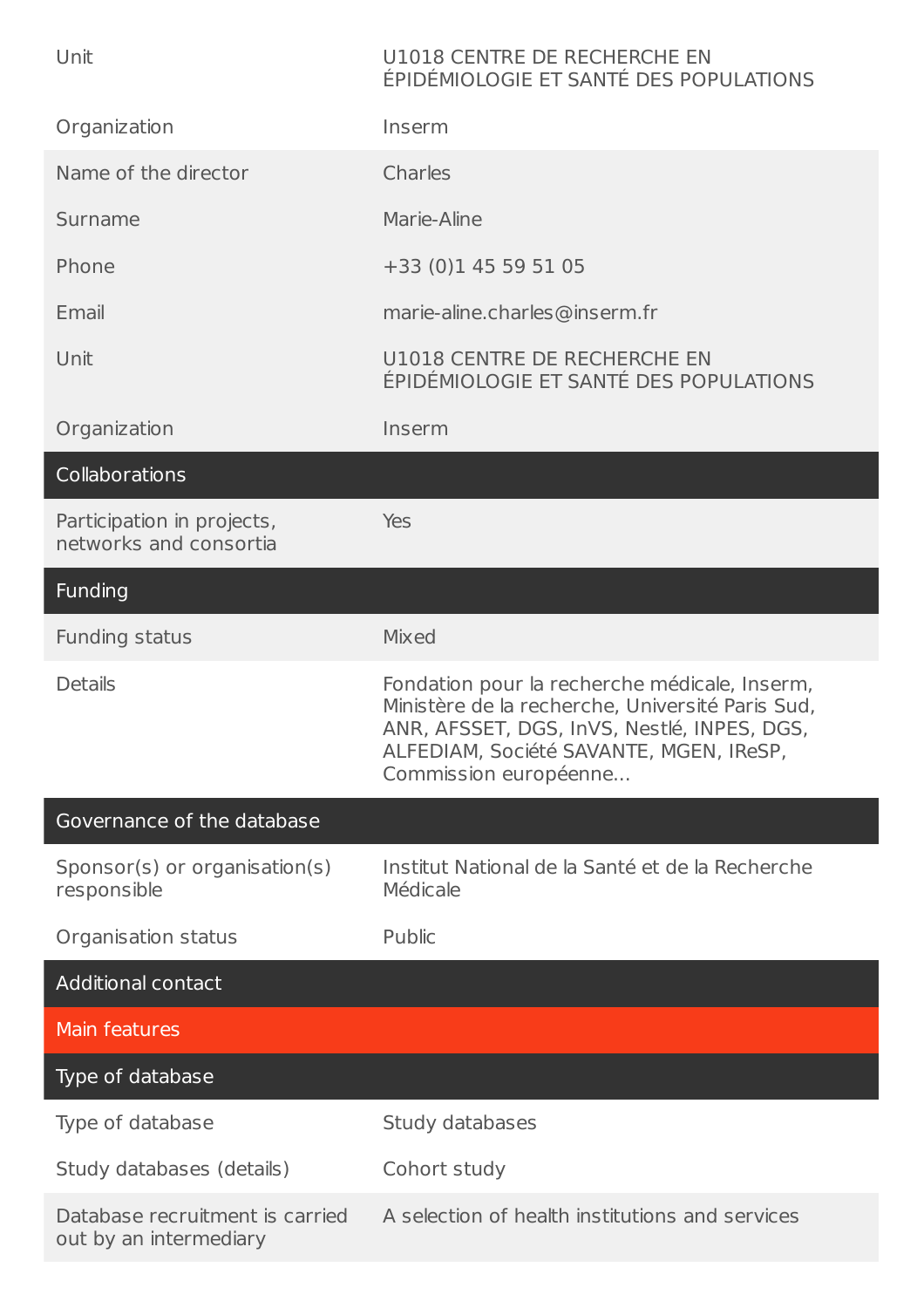Database recruitment is carried out as part of an interventional study No

Additional information regarding sample selection. Prospective follow-up until 8 years

| Database objective                              |                                                                                                                                                                                                                                                                |
|-------------------------------------------------|----------------------------------------------------------------------------------------------------------------------------------------------------------------------------------------------------------------------------------------------------------------|
| Main objective                                  | Examine relationships between on the one hand,<br>exposition and pregnancy related health factors, in<br>utero fetal development, newborn health and child<br>health during first months of life, and on the other<br>hand, later child health and development |
| Inclusion criteria                              | Adult women (?18 years) presenting before 22<br>gestational age at first prenatal visit, able to speak<br>and read french                                                                                                                                      |
| Population type                                 |                                                                                                                                                                                                                                                                |
| Age                                             | Newborns (birth to 28 days)<br>Adulthood (19 to 24 years)<br>Adulthood (25 to 44 years)                                                                                                                                                                        |
| Population covered                              | General population                                                                                                                                                                                                                                             |
| Gender                                          | Woman                                                                                                                                                                                                                                                          |
| Geography area                                  | Local                                                                                                                                                                                                                                                          |
| French regions covered by the<br>database       | Alsace Champagne-Ardenne Lorraine<br>Aquitaine Limous in Poitou-Charentes                                                                                                                                                                                      |
| Detail of the geography area                    | French multicentric cohort; 2 centres: Nancy and<br>Poitiers                                                                                                                                                                                                   |
| Data collection                                 |                                                                                                                                                                                                                                                                |
| <b>Dates</b>                                    |                                                                                                                                                                                                                                                                |
| Date of first collection (YYYY or<br>MM/YYYY)   | 01/2003                                                                                                                                                                                                                                                        |
| Size of the database                            |                                                                                                                                                                                                                                                                |
| Size of the database (number of<br>individuals) | [1000-10 000] individuals                                                                                                                                                                                                                                      |
| Details of the number of<br>individuals         | 2002 femmes/women, 1898 nouveau-<br>nés/newborns                                                                                                                                                                                                               |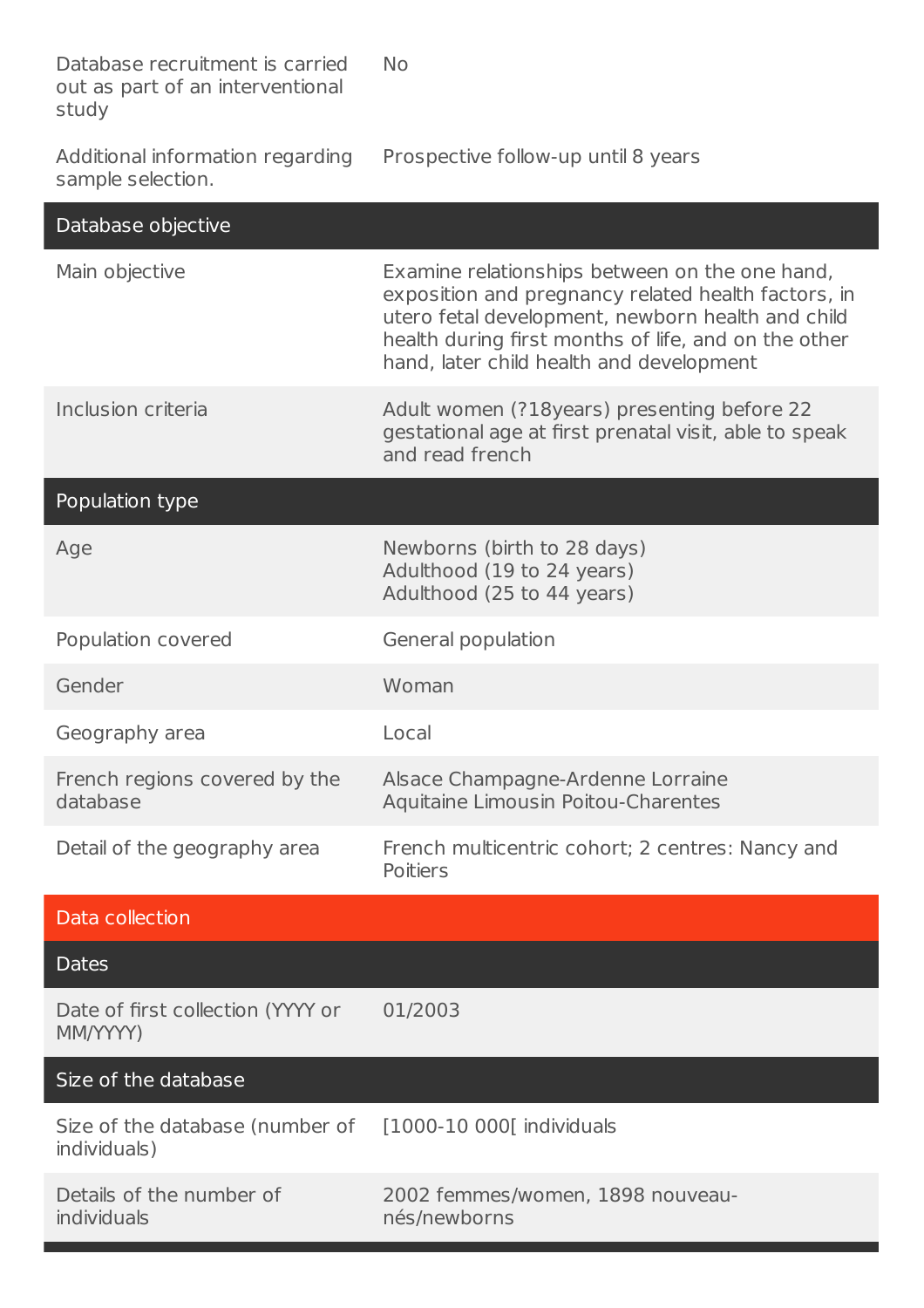| Data                                     |                                                                                                                                                                                                                                                                                                                                                                                                        |
|------------------------------------------|--------------------------------------------------------------------------------------------------------------------------------------------------------------------------------------------------------------------------------------------------------------------------------------------------------------------------------------------------------------------------------------------------------|
| Database activity                        | Current data collection                                                                                                                                                                                                                                                                                                                                                                                |
| Type of data collected                   | Clinical data<br>Declarative data<br>Paraclinical data<br><b>Biological data</b>                                                                                                                                                                                                                                                                                                                       |
| Clinical data (detail)                   | Medical registration                                                                                                                                                                                                                                                                                                                                                                                   |
| Details of collected clinical data       | Clinical examination during pregnancy and at birth<br>for the mother and at birth, 1, 3 and 5 years for the<br>offspring. Collected information concerning mother:<br>medical records, post partum period, ultrasound<br>data; and concerning the offspring: growth,<br>adiposity, bone development, cognitive<br>development, blood pressure, heart rate, dental<br>examination, spirometry (5 years) |
| Declarative data (detail)                | Face to face interview                                                                                                                                                                                                                                                                                                                                                                                 |
| Details of collected declarative<br>data | Clinical examination during pregnancy and at birth<br>for the mother and at birth, 1, 3 and 5 years for the<br>offspring. Collected information concerning mother:<br>medical records, post partum period, ultrasound<br>data; and concerning the offspring: growth,<br>adiposity, bone development, cognitive<br>development, blood pressure, heart rate, dental<br>examination, spirometry (5 years) |
| Paraclinical data (detail)               | Ultrasound                                                                                                                                                                                                                                                                                                                                                                                             |
| Biological data (detail)                 | ciological samples: maternal and paternal blood;<br>placenta; maternal hair and urine; colostrum in<br>breastfeeding mothers; cord blood; child meconium<br>and hair at birth; child blood and urine at 5 years                                                                                                                                                                                        |
| Presence of a biobank                    | <b>Yes</b>                                                                                                                                                                                                                                                                                                                                                                                             |
| Contents of biobank                      | Serum<br>Plasma<br>Cord blood<br>Fluids (saliva, urine, amniotic fluid, ?)<br><b>DNA</b>                                                                                                                                                                                                                                                                                                               |
| Details of biobank content               | urine, colostrum, hair, placenta pieces                                                                                                                                                                                                                                                                                                                                                                |
| Health parameters studied                | Health event/morbidity<br>Health event/mortality                                                                                                                                                                                                                                                                                                                                                       |

Procedures